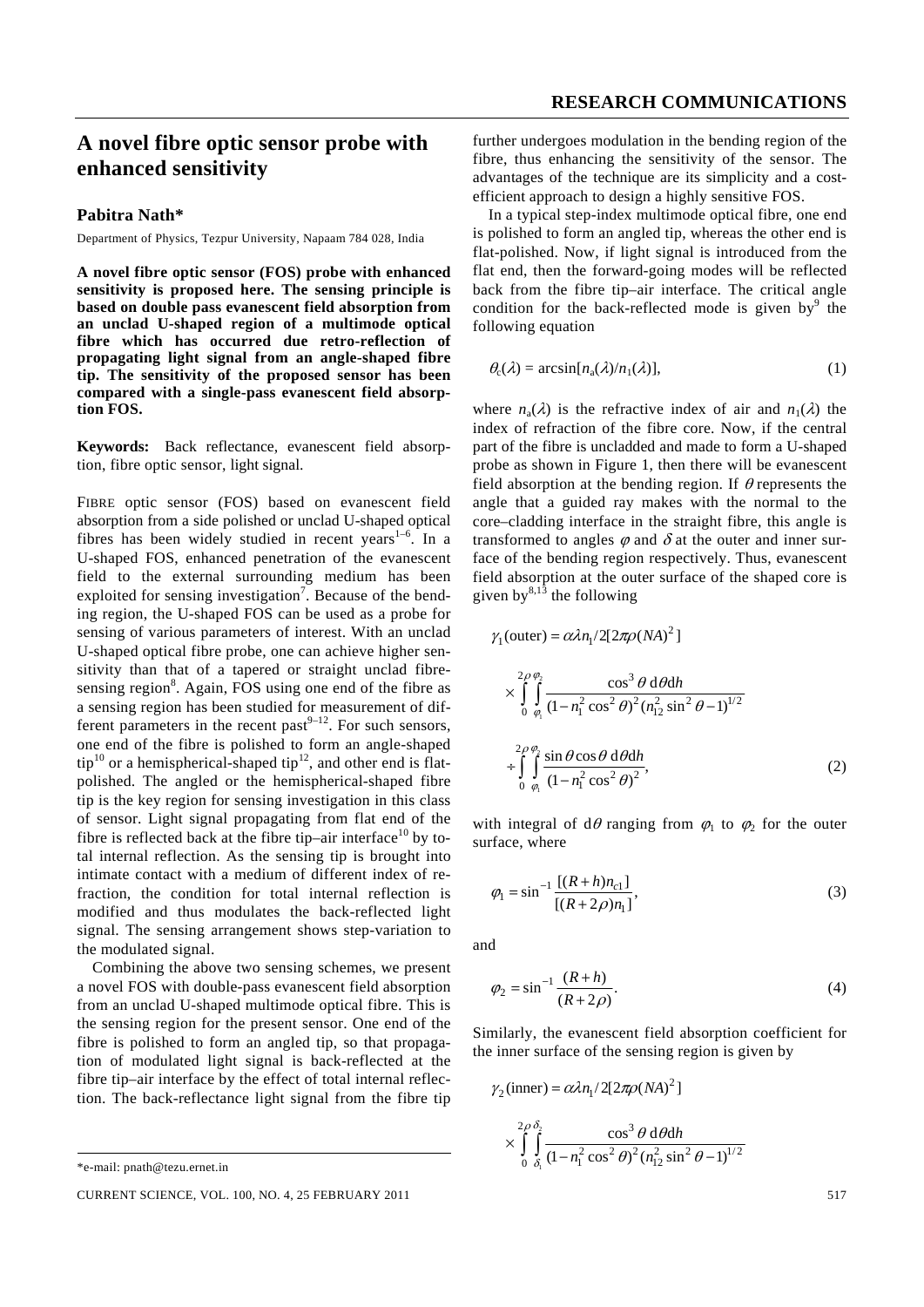$$
\div \int_{0}^{2\rho} \int_{\delta_1}^{\delta_2} \frac{\sin \theta \cos \theta \, d\theta \, dh}{\left(1 - n_1^2 \cos^2 \theta\right)^2},\tag{5}
$$

where integral of d $\theta$  is ranging from  $\delta_1$  to  $\delta_2$ , and

$$
\delta_1 = \sin^{-1} \frac{(R+h)n_{c1}}{Rn_1},
$$
\n(6)

$$
\delta_2 = \frac{\pi}{2}.\tag{7}
$$

Thus, the total effective evanescent absorption coefficient in the case of a U-shaped sensing region is given by

$$
\gamma(\text{effective}) = \gamma_1(\text{outer}) + \gamma_2(\text{inner}).\tag{8}
$$

In eqs (2) and (5),  $h$  is the height at which the ray is incident on the entrance of the sensor from the core–cladding boundary,  $\rho$  the core radius and *R* the bending radius of the fibre.  $\lambda$  is the operational wavelength of the light source and  $\alpha$  represents the bulk absorption coefficient of the surrounding medium. In practice, absorption



Figure 1. Geometry of a U-shaped sensing region and representation of a meridional ray in it.



**Figure 2.** The experimental arrangement for the present fibre optic sensor. LD, Laser diode; BS, Beam splitter; O1, Objective; O2, Objective; OF, Optical fibre, and PD, Photodiode.

of evanescent field takes place from the outer surface of the U-shaped region and contribution from the inner surface is insignificant. Hence, we can ignore eq. (5).

 Forward-going modulated light signal is back-reflected from the fibre tip–air interface to the entry port by total internal reflection. Thus the modulated light signal undergoes further absorption at the bending region. Therefore, this arrangement provides higher sensitivity than that of a single-pass evanescent field absorption sensor.

 The simple experimental arrangement for the present sensing investigation is shown in Figure 2. A laser diode with emission wavelength of 670 nm and output power of 5 mW is coupled to the flat end of the fibre through an objective. The evanescent field of the forward-going modes interacts with the surrounding medium in the bending region of the fibre and is back reflected at the fibre tip–air interface. The back-reflectance modulated signal further undergoes absorption at the bending region and is finally received by the photo detector (photodiode). For different refractive index medium in the surrounding region of the U-shaped fibre probe, we choose propylene glycol as a test sample. Its index of refraction can be varied by adding pure water into it. Several samples of different refractive indices have been prepared, and indices of refraction of all the samples were measured using Abbe's refractometer.

 Prior to studying the sensor response for double-pass evanescent field absorption, sensor response for single-pass absorption was studied with a same length, core diameter, numerical aperture and equal bending radius of 2.5 mm optical fibre. In this case, the detector was placed at the second end port of the fibre.

 Figure 3 shows the comparative response of the proposed sensor for single-pass and double-pass evanescent



**Figure 3.** Sensor response for single pass and double pass evanescent field absorption.